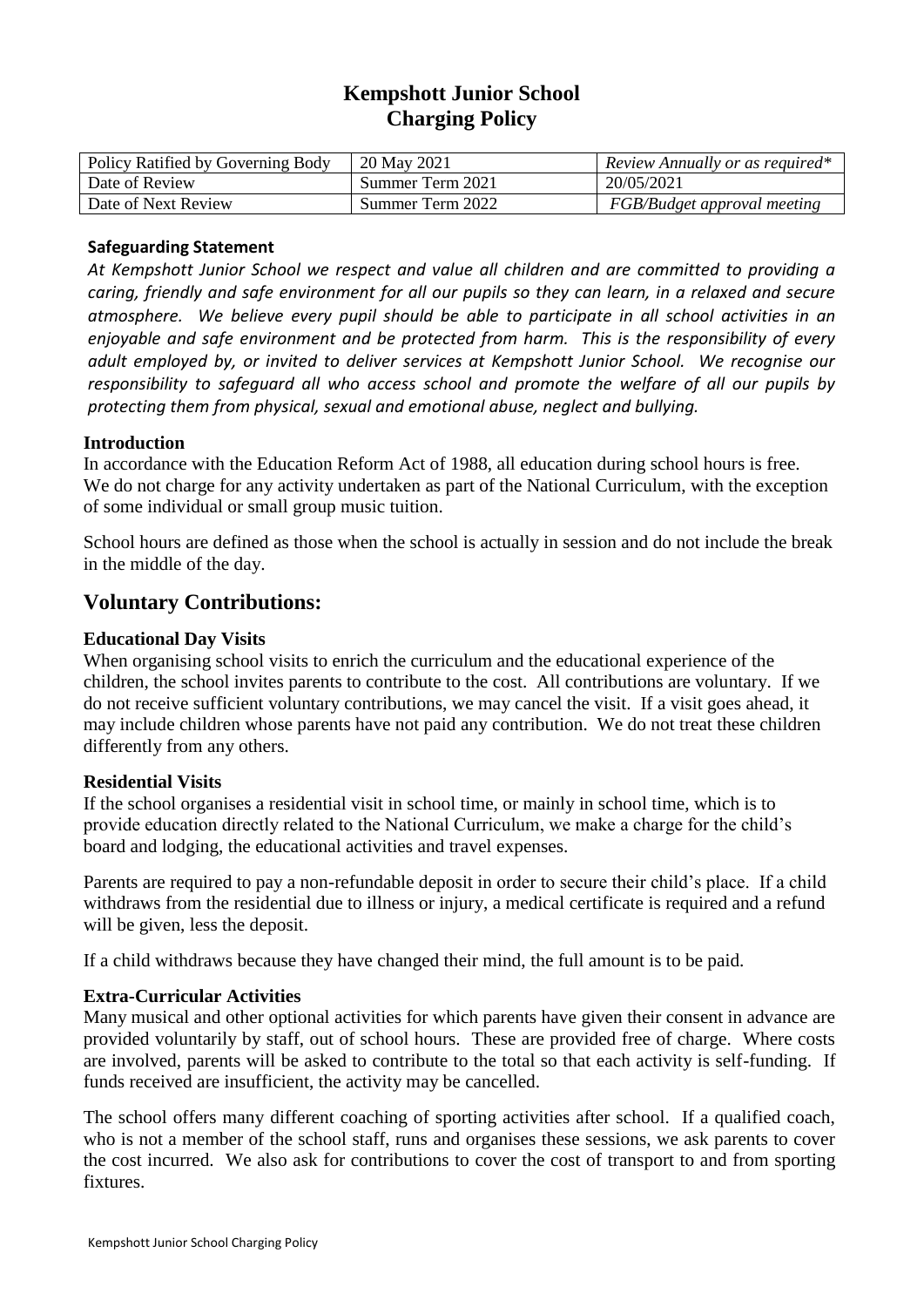## **Visiting Experts and Performers**

Where visiting experts or performers have been invited to support the curriculum, parents will be asked to contribute so that each occasion is self-funding.

### **Music Tuition**

All children study music as part of the normal school curriculum. We do not charge for this. There is a charge for individual or small-group music tuition, since this is an additional curriculum activity, and not part of the National Curriculum. These individual or small-group lessons are taught by Peripatetic Music Teachers. We give parents information about additional music tuition during the Summer Term in preparation for booking hours for the following academic year. Fees are paid annually and in advance. Pupils joining part way through the year will be charged on a pro-rata basis. No refunds will be available, due to the school's commitment to the Music Service.

Where School or County-owned instruments require regular maintenance, parents will be asked to pay a proportionate charge, notified in advance.

#### **Swimming**

The school organises swimming lessons for all children in Year 5. We ask for a voluntary contribution from the parents, for the transport costs only. We inform parents when these lessons are to take place, and we ask parents for their written permission for their child to take part.

#### **Materials**

Where D.T, cookery and other practical lessons result in finished products, the items may be kept by pupils if the cost of materials is less than 50p. Where the cost is 50p or more, parents may be asked to contribute the full cost of the materials. In such cases, notification to parents will be in advance of the lesson, with confirmation that pupils will not be excluded from the lesson itself in the event of non-payment.

#### **Loss and Breakage**

We maintain the right to recover the full cost of any damage to and/or loss of school property or equipment from the parents of children involved. The initial decision to seek recovery of costs shall be at the discretion of the Head Teacher, having due regard to the circumstances of the loss or damage.

#### **General Considerations**

In all cases where costs are involved, the school will endeavour to meet these in respect of pupils where parents have personal difficulties, subject to prior agreement by the Head Teacher.

#### **Retiring Staff or Staff Leaving the School**

When a member of staff has served the school a number of years, a party to celebrate their departure may be considered appropriate by the Head Teacher. Guests invited to the party will be asked to contribute to the cost of the party and any gifts presented.

#### **Monitoring and Review**

This policy is monitored by the Governing Body, and will be reviewed annually. In all cases, referenced to "parents" includes those with parental responsibility.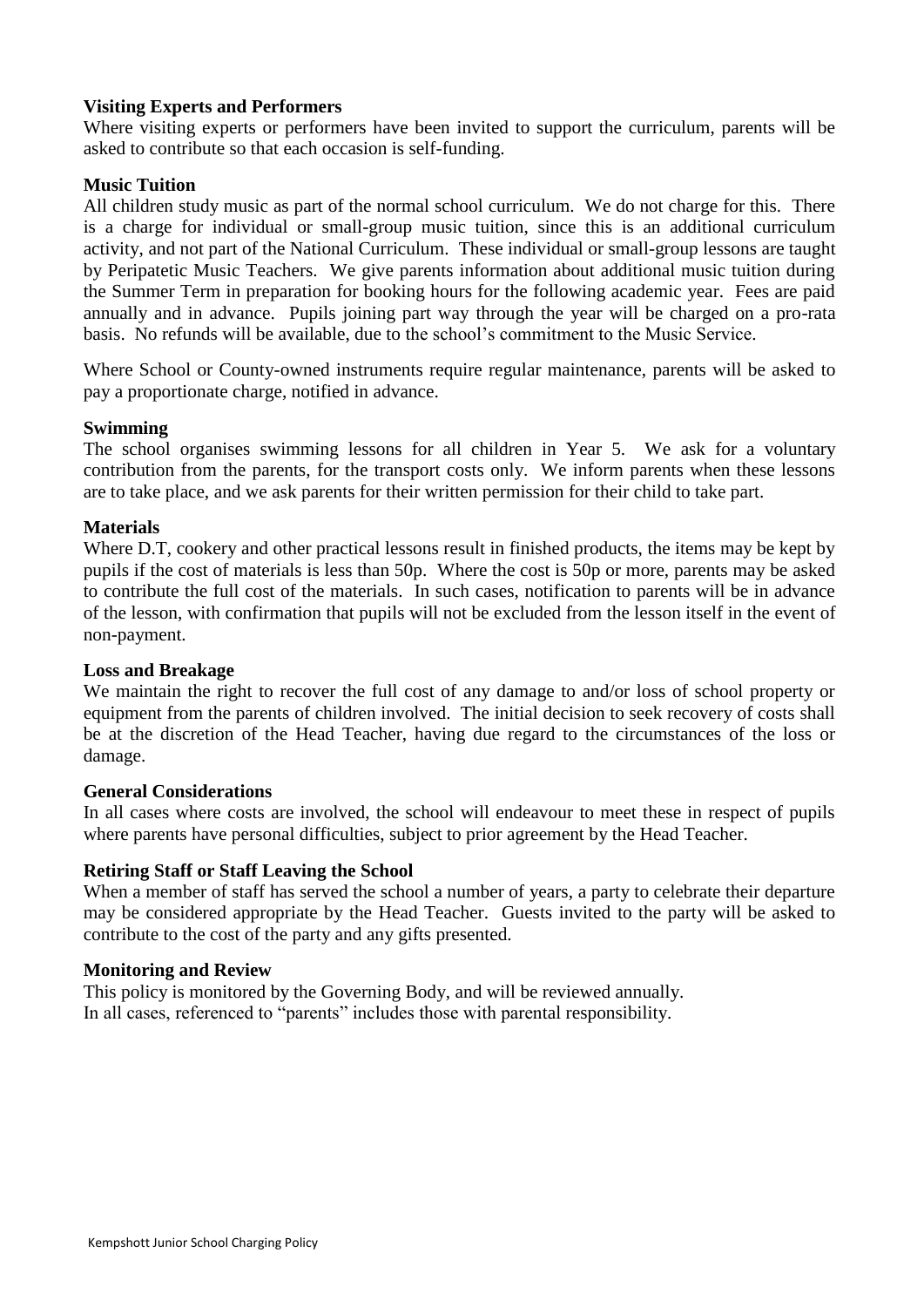# **Debt Recovery**

# **Day Visits and Activities – Voluntary Contributions**

Money is chased up to the day of the visit and for two weeks after.

### **Residential and Hampshire Music Lessons – Compulsory Payment**

- 1. The first invoice is sent after monies are 30 days overdue.
- 2. The second invoice is sent after monies are 60 days overdue along with a letter asking if the parent would like to meet with the Head Teacher to discuss any financial problems that are preventing this payment. Where a meeting takes place, the Head Teacher usually gives the parent an extension on the payment time, along with a schedule of payments.
- 3. A letter is then sent after a further 7 days expressing disappointment that no payment or contact has been made to resolve the issue.
- 4. Final letter sent after a further 7 days confirming further disappointment and confirming that if payment is not made by return (or contact still not made) then the case will be passed to the Legal Department at HCC. This letter will be send recorded delivery/signed for.
- 5. Referral to HCC Legal whereby letter is sent giving final payment deadline.
- 6. If still ignored, HCC refer case to debt collection agency. We pay the debt collection agency 15% of the recovered money.

In the case of Hampshire Music Service tuition, the families are given 3 payment dates, this process only gets to stage 4 during the final term of the school year.

#### **Procedures for Collecting Outstanding Dinner Money**

- 1. A statement is printed out from the Tucasi system on a weekly basis for those who owe 5 or more meals.
- 2. Letters are then sent to parents and copies are kept in the Overdue Payments file.
- 3. Due to the ever rising costs associated with school meals, the school needs to ensure that all school meals for children are paid for in a timely manner where parents do not pay in advance or on the day for their child's meals, there is a potential for debts to build up on their account. If this occurs the following policy will be adopted:

The school adopts a strict 'no debt for longer than one week' policy, relating to school meals – emails will be sent out to parents once a debt of more than 5 meals has built up on their child's account and will be asked to pay for those meals as soon as possible. No debt of more than 5 meals per child will be allowed to incur before a request to provide a packed lunch is made. We request that all parents give this policy their full support. If debts are incurred, the school has to pay for those meals eaten. This means that money that should be spent on the children's education, has to cover debt incurred by the parents. *No parent taking their child to a restaurant would expect them to be provided with food without payment and the same applies to a school.* If a reasonable arrangement to clear a debt cannot be met, the school reserves the right to forward the debt ot Hampshire County Council Debt Recovery Service, which could result in legal proceedings*.*

- 4. When the amount reached £30 or more and following regular reminders, in agreement with the Head Teacher, a typed statement is added to the Invoice as follows: "*We would be grateful if this account could be settled within 7 days otherwise we will be unable to provide your child with a school meal. If you are experiencing financial difficulties, please do not hesitate to call and make an appointment to see the Head Teacher.*" These letters are usually posted.
- 5. If we are already aware that a family is having financial difficulties, an Invoice is sent out in the usual way but the statement on the Invoice is as follows: "*We are aware of your current situation and have sent an undated invoice of what is outstanding, we would be grateful if*